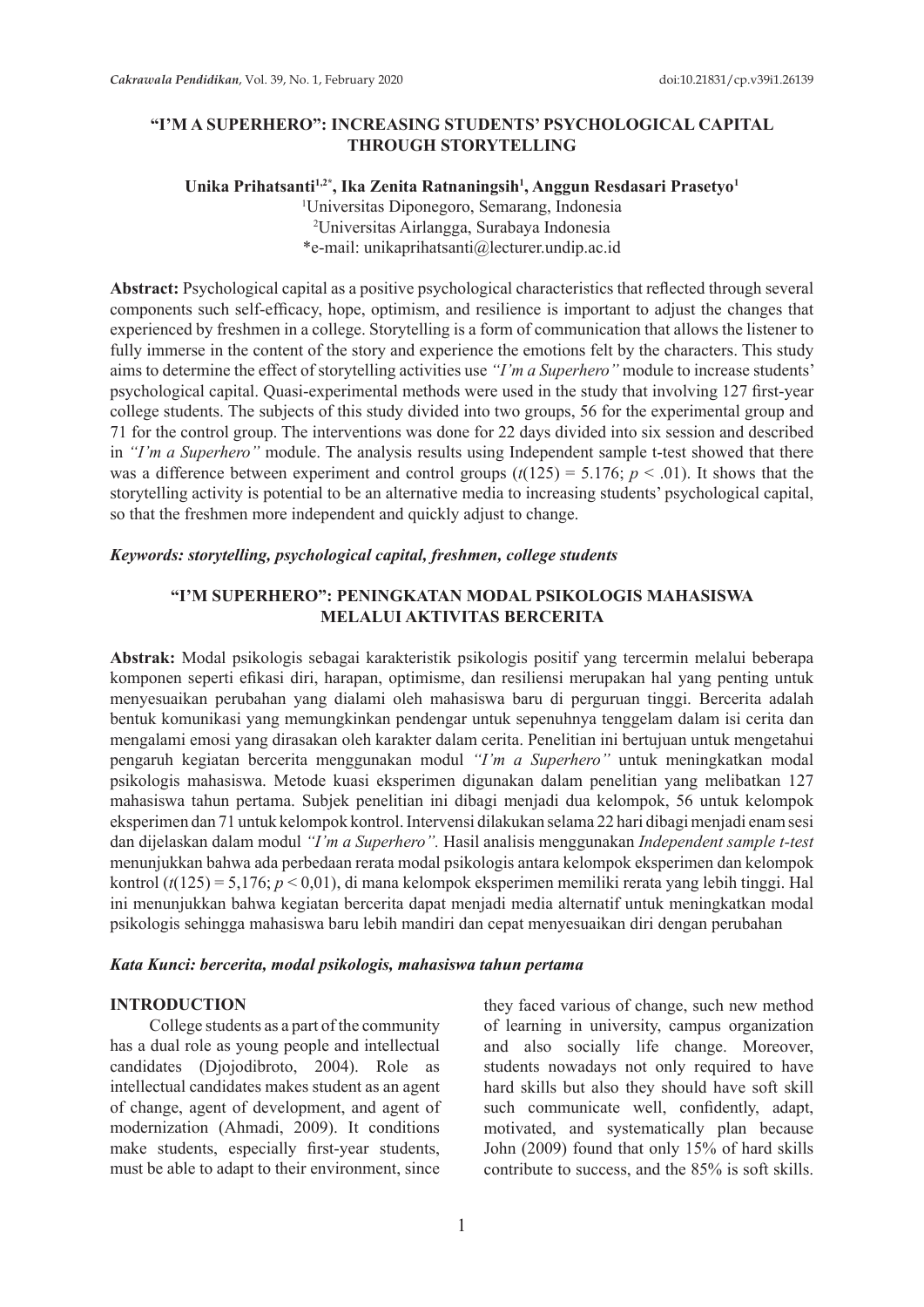Pardjono & Widodo (2012) also revealed that almost all aspects of soft skills and motivation make the basic requirements for workers in the industrial world. But several past studies have concluded that students experience higher stress and pressure compared to other population groups (Adlaf, Gliksman, Demers, & Newton-Taylor, 2001; Stewart-Brown, Evans, Patterson, Petersen, Doll, Balding, & Regis, 2000). To meet this challenges, students need to have a positive personal resources to achieve good academic performances.

Psychological capital (psycap) as a concept that focused on person's positive psychological condition has an important thing in students' academic performance (Hossein, Manijeh, & Pasha, 2014; Luthans, Luthans, & Jensen, 2012). The concept of psycap as positive resources has been developed more than a decades, it characterized by hope, selfefficacy, resilience, and optimism (Luthans, Youssef, & Avolio, 2007). Hope is defined as a positive psychological state based on awareness of mutual influence between agency (energy to achieve goals) and pathways, namely planning to achieve goals (Snyder, Irving, & Anderson, 1991). Self-efficacy is a beliefs or confidence about ability to exert motivation, cognitive abilities and actions that is needed to perform successfully with certain tasks in context certain (Bandura, 1997). Resilience is an ability to return from adversity and it is a positive activities challenging (Masten & Reed, 2002). Optimism is an explanatory style that provides attribution of events positive events on personal, permanent and pervasive causes and interpret negative events on external factors, temporary as well as situational (Seligman, 1998).

Previously, concept of psycap growth in industrial/organizational settings as a predictor of individual performance and work attitude (Avey, 2014; Larson & Luthans, 2006), but lately this concept also widely investigated in education settings. Psycap empirically tested to be positive predictor of individual creativity, achievement motivation, and negative predictor of perceived stress (Sarwar & Rahman, 2017; Wen & Lin, 2014) in University students. It makes psycap recognized as key issue among academic and industrial community under the umbrella of Positive Organization Behavior (POB).

There are several efforts to develop

psycap-based interventions since more than a decade ago, and there has been evidence that psycap is a state-like psychological resource that can be developed. Luthans, Avey, Avolio, Norman, & Combs (2006) developed Psycap Intervention (PCI), a highly focused training that empirically tested to improve psychological capital. This training using strategy that focused in the positive aspect of the person including goal-oriented framework, such as goal design, pathway generation, and overcoming obstacles (Luthans et al., 2006). PCI also referred by other researcher to improve psychological capital over the world in several settings. Russo & Stoykova (2015) replicate the PCI in students and professionals in Bulgaria and found that after training, overall Psycap component was improve, and this condition stable over one month. Meanwhile, Song, Sun, & Song (2019) found that positive resources intervention in the PCI may be effective against the treatment of depression in China. Other interventions that have also been proven to developed psycap are highly focused, 2-hour web-based training intervention (Luthans, Avey, & Patera, 2008) and a structured reading materials (Zhang, Li, Ma, Hu, & Jiang, 2014).

However, studies about psycap development mostly done in western context, and it is not clear yet if the intervention method apply in Indonesia. To fill this gap, based on the micro-intervention model from Luthans et al. (2006), this study try to propose improving students' psycap trough storytelling activities. Storytelling consists of two words, "story" and "telling" which means the activity of telling a narrative story. It can be used for children to the adults to learn something new. Lestari (2012) use storytelling to kindergarten students, meanwhile Morgan & Dennehey (1997) use in the context of organization to communicate norms and value. Moreover, storytelling also effective to use in organization to transfer knowledge, facilitate the study of previously unknown materials, and improve emotional relationships (Sole & Wilson, 1999).

There are several methods in storytelling, such as case-based, narrative-based, scenariobased, and problem-based instruction. Each method presents the learner with a temporary command, sequence of information and uses a concentration mechanism. Storytelling can facilitate direct teaching through verbal or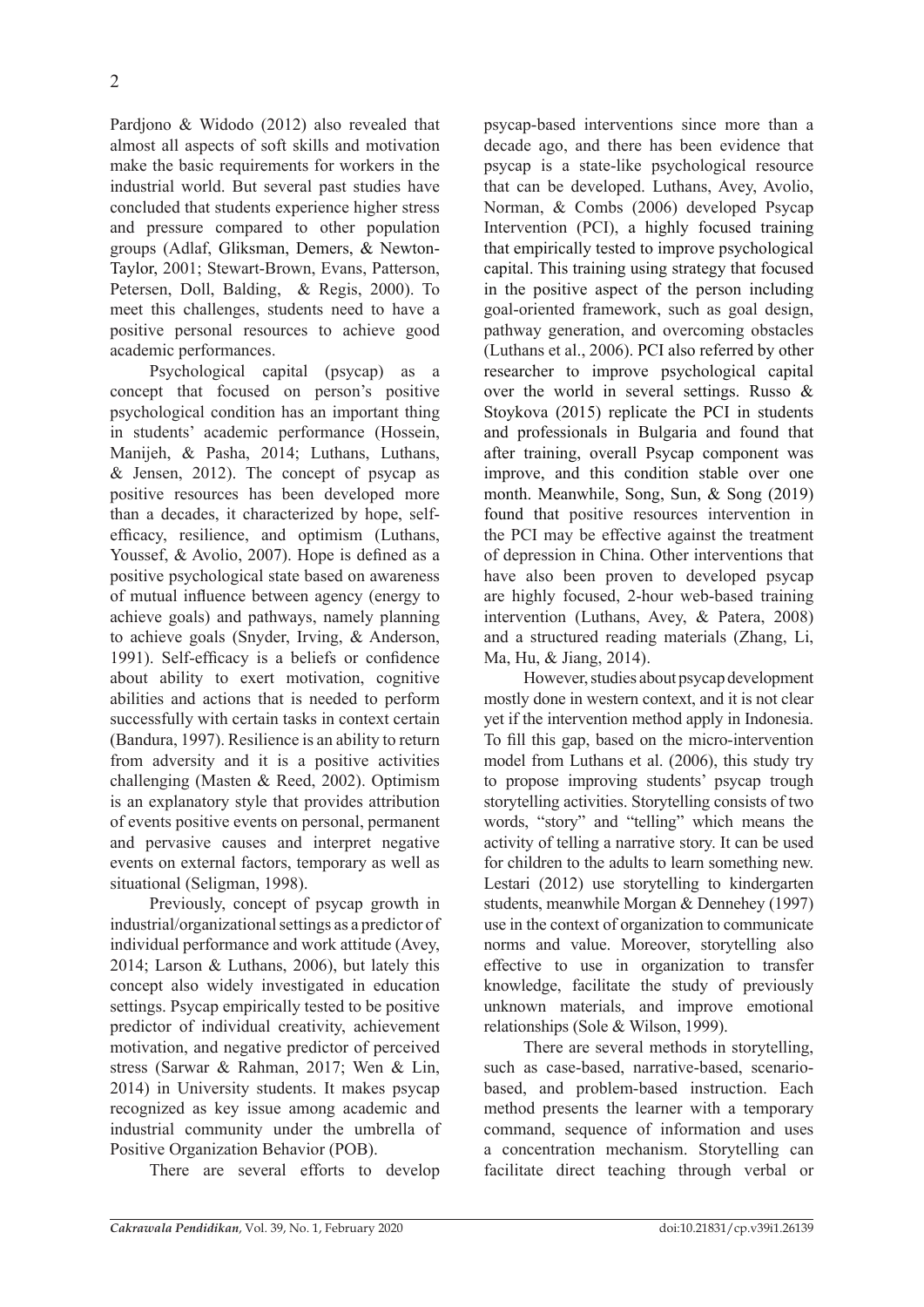linguistic means and help in mental construction of the sequence of events. The semantic structure and sequence of information in a story acts as a focus focus mechanism that helps in investigation, decision making, and learning (Andrews, Hull, & Donahue, 2009).

Storytelling could immerse listeners to the story to the point that they start to feel the characters' feeling (Morgan & Dennehy, 1997), it because listeners subconsciously remember similar experiences that hold a personal meaning for them. People can easily remember things that happen to them rather than to others. Ruggles (2002) described the influence of story in knowledge management, storytelling enables listeners to become visually and emotionally invested in the story, which helps them, to memorize the information delivered through the story. The advantages storytelling also allow expressing and comprehending difficult situations.

There has been no investigations the use of storytelling as psycap intervention, particularly in Indonesia. A story plays a crucial part in several studies in psychology. Some positive interventions utilized narration as a component of research. Seligman, Steen, Park, & Paterson (2005) discovered that applying storytelling methods could assist students in handling their depression and anxiety. With his colleagues, he developed the Penn Resilience Program (PRP) through stories. PRP was designed to help teenagers in dealing with challenges. Ceylan (2016) found that short stories has benefits for the students, such as broadening their perspectives, enabling to think about the reasons rather than the result, showing different life styles, providing a comparison between their own culture and other cultures, increasing their appreciation for literature and making them read more stories. Moreover Mokhtar, Halim, & Kamarulzaman (2011) found that storytelling has beneficial effects on communicative skills students.

In education field, studies about storytelling have been conducted to particularly help students in enhancing specific academic skills as well as other required skills such as speaking and reading (Purnamasari, 2003; Lestari, 2012). In non-education fields, story use to describe how customers decide the brands and characters (Woodside, Sood, & Miller, 2008), increase readiness to change (Silangit & Rosyid, 2014), and to improve resilience (East, Jackson, O'Brien & Peters, 2010). Based on those studies, it can be concluded that storytelling provides a positive impact on individuals. This study aims to determine the effect of storytelling activities use *"I'm a Superhero"* module to increase students' psychological capital.

### **METHODS**

A quasi-experimental with untreated control group design with pretest and posttest that involves 127 first-year psychology students from a state university in Semarang, Central Java, Indonesia was conducted for this study. Subjects were randomly assigned at the experiment group (56 subjects;  $M = 7$ ,  $F = 49$ ) and control group (71 subjects;  $M = 14$ ,  $F = 57$ ). Randomization was done by randomization database using Microsoft Excel.

The experiment group received six session storytelling intervention *"I'm a Superhero"* that conducted in 22 days. The intervention conducted by facilitators that used series of group discussion, exercises, listen, read and writing a stories. The six sessions consists of:

- (a) *Introduction session* aims to motivate participants to participate, explain the purpose activity, and get to know each participant.
- (2.a) *Ready for fight session* aims to motivate participants to leave all their worries behind and introduce simple stress releasing practice using relaxation methods. This relaxation is given as an initial foundation so that participants are able to generate optimism in themselves, because optimism has an important impact so that individuals cope with stress in various aspects of their lives (Carver & Scheier, 1999; Scheier & Carver, 1992, in Lopez & Snyder, 2003). Individuals who have high optimism have confidence in their competence so that later they will not experience learning difficulties (Mukhid, 2009).
- (2.b) *There is still hope session* aims to help participants understand what is hope and how to develop hope by listening a story. In this session, participants were sit in a circle and see each other faces, a storyteller read a story and participants were asked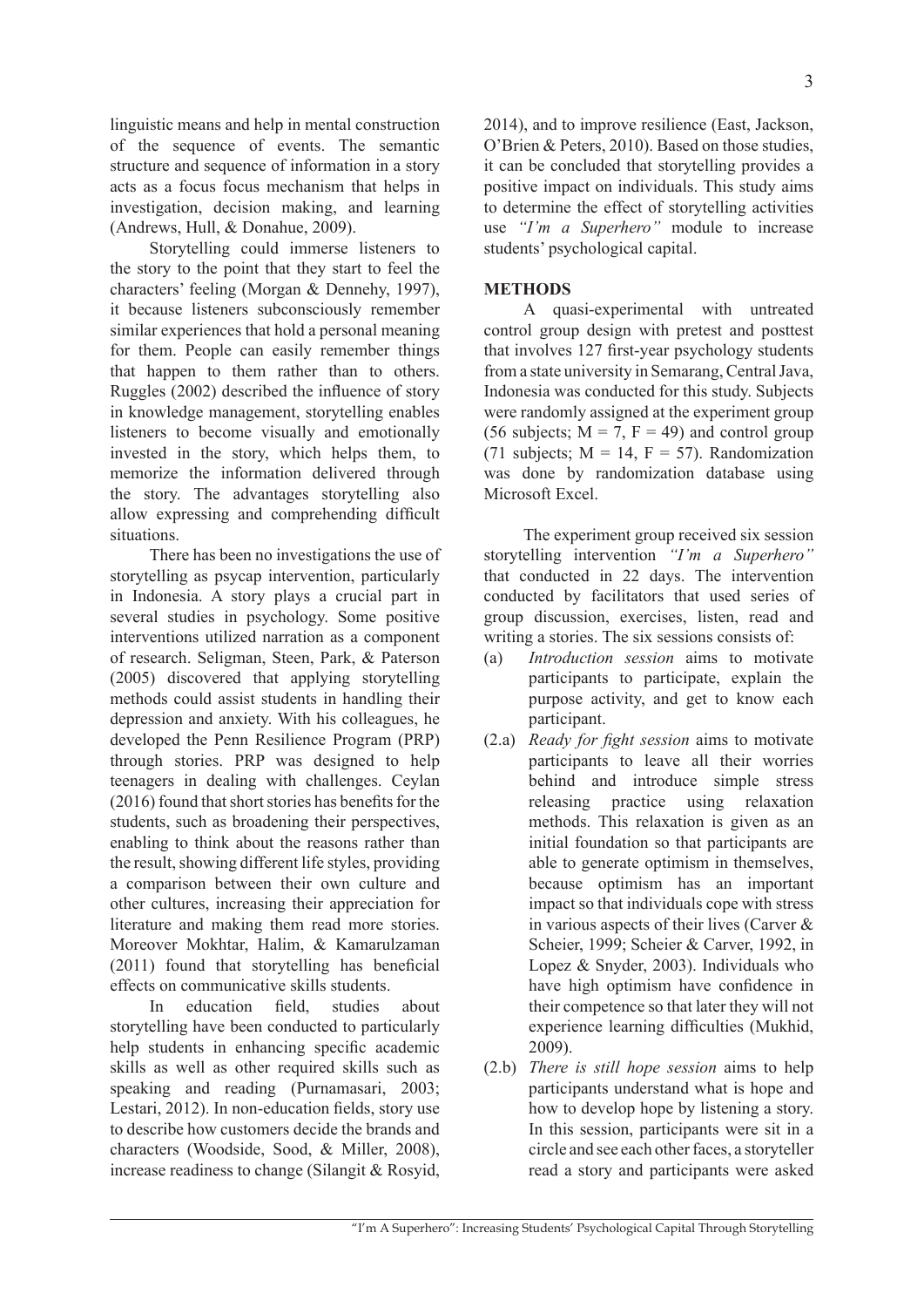to listen carefully to the story. Once the storytelling process was completed, participants were required to give their response to the story. Each participant was free to give his or her respond voluntarily. They were also asked to relate the story to their personal experiences

By listening to stories, this process will encourage partisipants to actively use their awareness, especially in terms of the ability to increase eksploration and imagination. Stories that are resolved through stories will build problem-solving competencies. Therefore, storytelling that can empower students to consider new and inventive ideas. In other word, developing imagination process can contribute to self-confidence and personal motivation, being able to achieve their hopes and dreams (Mokhtar et al., 2011).

(3.a) *Listen to My Story*. This *session*, aims to help participants understanding selfefficacy and how to develop it by creating their "river of life". Participants were asked to make a river of life. River of life is a river that contains the stages of life of each participant that is considered meaningful by them. After completing the process, the participants must tell their stories.

There are positive effects in intellectual, social and emotional development of students who are encouraged to use storytelling. When individuals tell stories and also listen to stories, it has the benefit of sharing experiences and mutual understanding. We also share about personal anecdotes, values and ideas. Listening, discussion and negotiation is a skill to express accurately thoughts and feelings. This is an important capital in learning many things and also daily communication (Isbell, Sobol, Lindauer, & Lowrance, 2004)

(3.b) *Explore your potential session* design to help participants to have self-efficacy to take actions and complete the challenging tasks or assignments. At this stage participants are asked to explore their strengths and weakness, namely in terms of internal and external. The task done must then be told to other participants in one group. In building an ability in students, it requires activities that make students able to manage a problem either through managing potential, making predictions, making problem formulations, observing and then communicating the results. Such steps are very important and are needed by participants in building cognitive abilities (Widyaningrum, Sarwanto, & Karyanto, 2013)

- (4) *My Success Story* aims to help realize the importance of self-management to build resilience. In this session, Trainer provides an introduction to video material that is a character's success story. Participants in each group were asked to discuss what resilience can be taken from the story of the character that is about how to get out of the situation. Previous research shows that the level of resilience is high in a person is usually positively correlated with self level high efficacy, self confidence, and discipline; courage and optimism in the face of failure; above average cognitive capacity - average; and have a greater chance of being free from stress (Portzky, Wagnild, Bacquer, & Audenaerly, 2010).
- (5) *Action Plan: What I'm going to do session* help participants understand their need to build optimism as a foundation to take the action. Participants were asked to work on worksheets in the form of an action plan. The action plan consists of the current study plan, and the plan 2 years later and the plan after graduation. Participants that participants are responsible for implementing the "Action Plan" when back to college.
- (6) *Self-monitoring session* invite participants to read one story each day, and participants ask to find the morale of the story on the worksheet for 21 days. The stories that binding in a book titled "21 hari bercerita" consisted of 21 various kinds fiction and non-fiction stories (i.e., "Just Call me Kartini" - Kartini is an Indonesian national hero who fights for woman's emancipation), or animal fables (i.e., "A Tale of The little frog") were given to the participants. The subjects in experiment group read one story each day for 21 days. By the end of the week, subjects were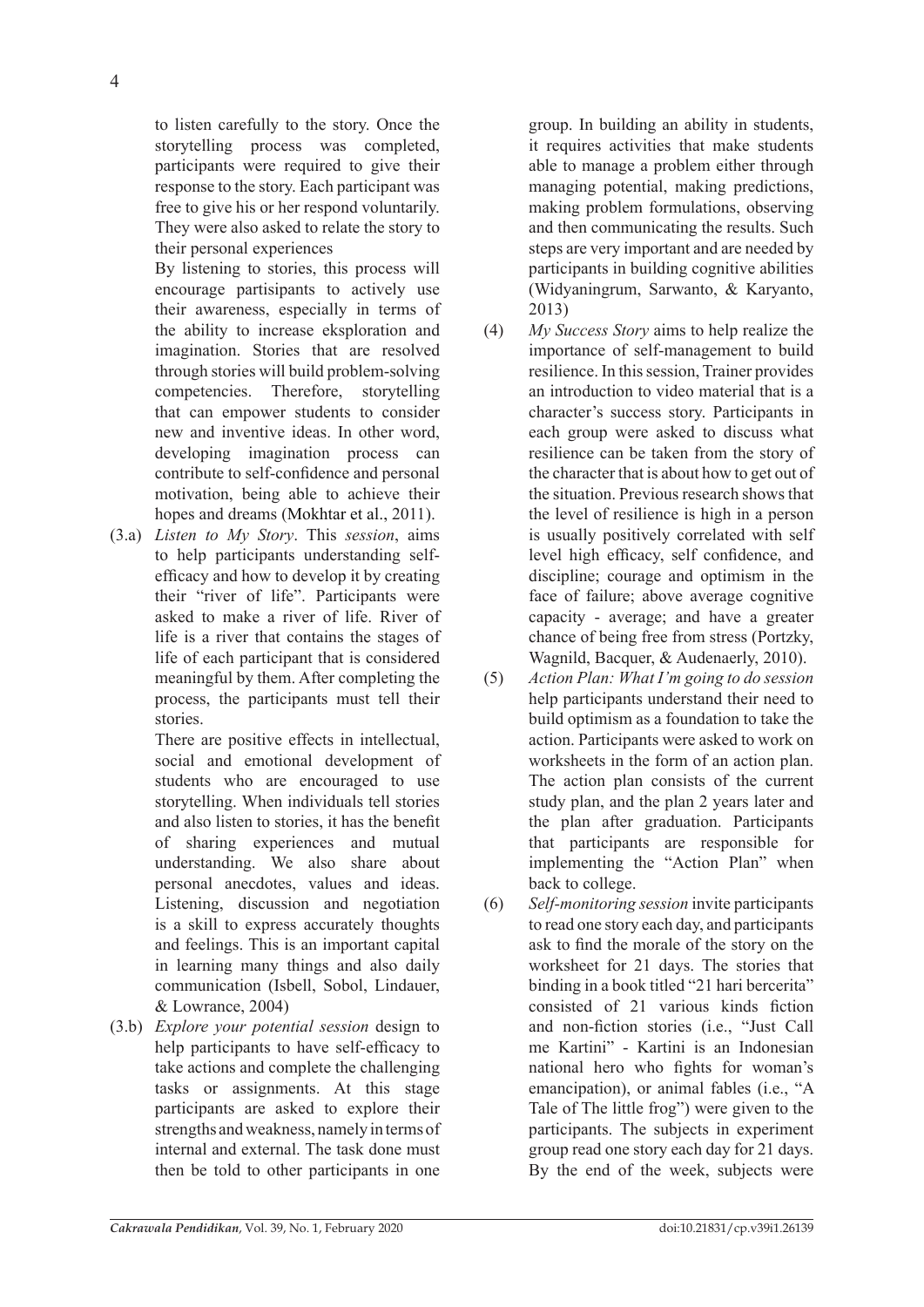asked to complete the self-evaluation form by answering several questions, such as "after reading the stories from the book, what comes up in your mind?", "What do you feel right now?", and "What characteristics have you learned after reading the stories?".

The assignment of reading book 21 tells a story, also has benefits to the learning process of students. A positive attitude towards reading is closely related to the learning process read well. The purpose of the reading process is students cognitively and affection wants to get pleasure and new information. Attention to the contents of the text cognition and affection readings are poured out in the process of gaining understanding reading. When reading has become a trend and as an entertainment activity, then students will be more active to read (Anderson in Holmes, Powel, Holmes, & Witt, 2007).

The pre-test (Time 1) and post-test (Time 2) were measured by Psychological Capital (PsyCap) Questionnaire that modified from Luthans et al. (2007) that consist of 24 items with four possible alternative responds  $(1 =$ *Strongly disagree* to 4 = *Strongly agree).* The Psychological Capital Questionnaire (PCQ-24) have been adapted in various studies, but majority this instruments were used in industrial settings. Prihatsanti, Prasetyo, & Ratnaningsih (2016) adapt this questionnaire in educational settings especially higher education. Some items that contain the word / organizational / company context are replaced with the college context, such as *"I feel confident contributing to the discussion about the company's Strategy"* to *"I feel confident that I can contribute to the discussion about the lecture topic".* Validation using Rasch model showed that  $\alpha$  = .80, while the reliability of the person test was .77 and the reliability item 1.00.

Effects of the intervention were examined using independent sample t-test to measure the difference in the level of psycap between the experiment and control groups before and after treatment, and paired sample t-test to examine difference before and after treatment in the experiment group. Data were analyzed using SPSS.

### **RESULTS AND DISCUSSION Results**

Pre-test and Post-test score in Experiment and Control Groups shown at Table 1 and Figure 1.

| Table 1. Paired Samples 1 Test Pre-test and Post-test score in Experiment and Control Group |                 |                 |           |                  |         |    |             |
|---------------------------------------------------------------------------------------------|-----------------|-----------------|-----------|------------------|---------|----|-------------|
| Group                                                                                       |                 | SD              |           |                  |         |    |             |
|                                                                                             | <b>Pre-test</b> | <b>Pre-test</b> | Post-test | <b>Post-test</b> |         |    |             |
| <b>Experiment Group</b>                                                                     | 65.84           | 5.45            | 70.77     | 5.15             | $-6921$ | ヽヽ | $\leq 0.01$ |
| Control Group                                                                               | 66.49           | 4.71            | 66.99     | 5.85             | $-960$  |    | 341         |

**Table 1. Paired Samples T Test Pre-test and Post-test score in Experiment and Control Group**



**Figure 1. Pre-test and Post-test score in Experiment and Control Group**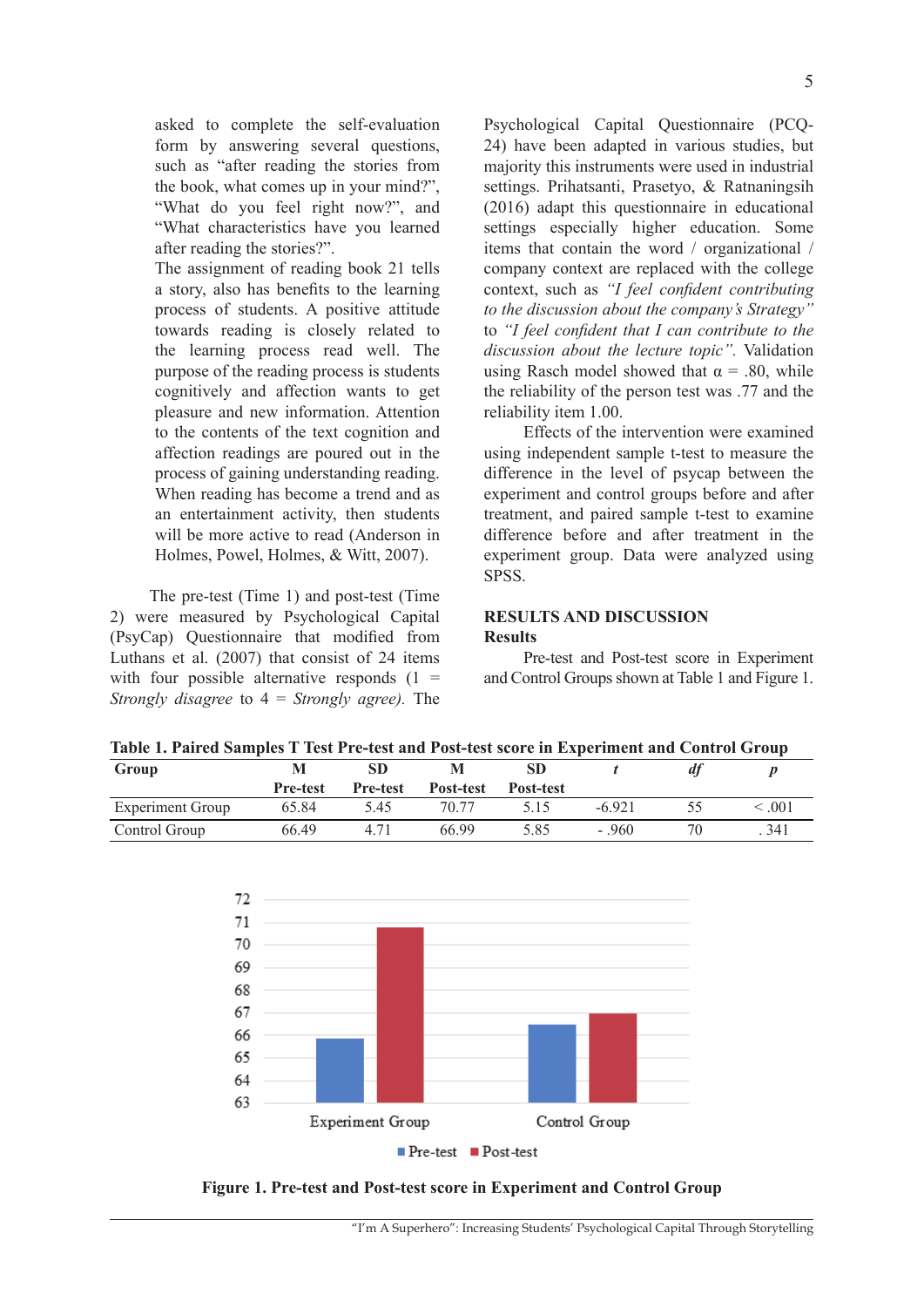6

Table 1 described the overview of the mean scores in the pre-test and post-test in the experiment and control group. Based on the paired sample t-test indicates that there was any significant difference in the experiment group in after intervention  $(t(55) = -6.921; p < .001)$ . Meanwhile there was no significant difference in the control group. It can be seen clearly from Figure 1 that there were increasing scores of psycap between pre-test and post-test, its indicate that the storytelling intervention effective to use as alternative to developing psycap.

The result independent *t-*test analysis of the gain scores showed that there were significant difference between experiment and control group  $(t(125) = 5.176; p < .001)$ . Moreover, the effect size shows that storytelling has a large impact on the enhancement of students' psycap  $(d = .925)$ . That means the experimental group had significant changes compared to the control group. It is indicate that the intervention was effective.

# **Discussion**

This study aimed at investigating the effect of storytelling to increase students' psychological capital. Findings of this study showed that there was an enhancement in students' psychological capital after the intervention. It supported the hypothesis that students' psychological capital significantly increased after intervention in the experimental group, but in the control group there was no significant change in psycap.

Students' psycap needs to be developed because it will have a positive impact on their capacity on the future. Psycap as individual capital no less important like human capital (experience, education, expertise, ideas, and knowledge capacity owned) and social capital (good relations with others) since it offers a dynamic capacity and ability to develop sustainably (Luthans, Luthans, & Luthans, 2004). Compared to human capital and social capital, psychological capital is more focused on developing who you are and who you are becoming (Luthans, Vogelgesang, & Lester, 2006).

As an individual's positive psychological condition with several characteristics: having the confidence to take any action necessary to complete challenging tasks (self-efficacy), positive attribute about the present and future success (optimism), perseverance in achieving goals (hope), and ability to stand tall and bounce back from problems to reach success (resilience) (Luthans et al., 2007), psycap has unique role for individuals performance.

Bandura (1997) found that individuals who had confidence (efficacy) would make maximum efforts in completing the given task. Snyder, Shorey, Cheavens, Pulvers, Adams III, & Wiklund, (2002) further explained that individuals with high expectations not only have the power to achieve goals but can also consider many ways to achieve those goals if one method does not work. Individuals with high expectations will be able to estimate the obstacles and challenges that exist. Efficacy, optimism and hope as a proactive construct but resilience is more of a reactive capacity which is described as the ability to face difficulties and can adapt and rise again.

In the organization context, several research has been done investigate positive relationship psycap to positive outcomes. Liwarto & Kurniawan (2015) found that psycap has a positive relationship to employee performance. When individuals increase capacity of psycap, it will improve individual performance as well. This notions also happen at education context, when student have a strong psycap, students has capability to do academic and non-academic task. There were several evidence that psycap has positive and significant relationship to the academic performance (Sweet, Swayze, & Busse, 2019; Hossein et al., 2014), and student engagement (Siu, Bakker, & Jiang, 2014). Furthermore, Hendri, Rochayati, & Fahmi (2015) investigate that entrepreneurial intention also can enhance using psycap design. It conclude that PsyCap is expected to be able to provide a way for students to achieve their goals, be realistically optimistic, give confidence to do something or make positive changes in the workplace and the environment and recover from failure.

Increased psychological capital can be developed through communicating stories related to one's success. Storytelling stimulates the subject, each story will be explored independently according to personal experience. Stories have the power to influence one's thoughts, especially when faced with problems, effectively helping in producing positive results.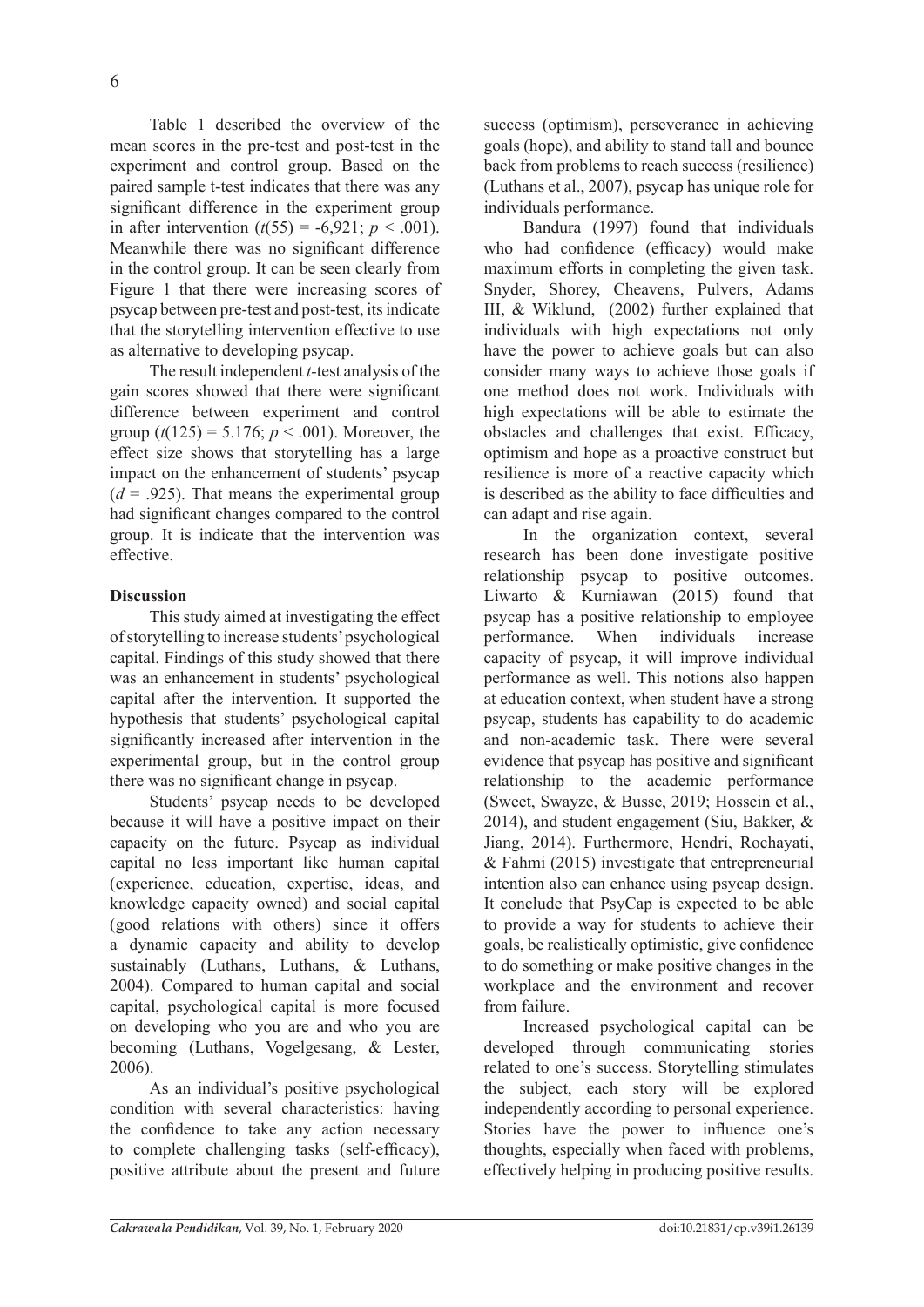Based on cognitive approach, individual is actively absorbs, measures, compares and responds to stimuli before reacting (Boeree, 2006). A relevant story can attract participants' attention, enabling them to match it with their experience and immediately recognize its value.

In the second to fifth session, participants asked to join into small group to listen the other story and tell their own story. Those session aims to invite participants visualize the story in their minds. They can imagine the story and create a hypothetical plot situation. Thus, each participant can understand the morale of the story and relate it to their own experiences. When participants listen to the other story, they may feel same story, emotions and it can help to find solution to their own problem. Listen the other story also may participants have empathy and develop optimism, because they are not alone facing the problem. When participants aware that the others also has a same or maybe a bigger problem, they will motivate and more resilient to bounce back from the problem that they faced.

Siswanto (2008) also explains that stories also contain educative or intellectual values, such: (a) developing language skills, (b) developing reading skills, (c) developing sensitivity to stories, (d) improving writing skills, (e) helping the development of social aspects, (f) foster the development of emotional aspects, (g) foster the development of aspects of creativity, and (h) foster the development of cognitive aspects. Furthermore, Simanjuntak (2008) argue that everyone, from children to adults, likes a good story, so stories are powerful way to convey teachings, messages and warning.

Stories also serve to provide information, because through stories one will learn about things, situations, and places that have never been encountered before. In this study, the material used is the story of real and fictitious figures through analogy reasoning methods, then the subject will get insight and inspiration by: 1). Exploring the problems that occur both characters in the story and problems in themselves, 2). Look for the relationship between the problems that occur in the characters in the story with problems in themselves, 3). Build conclusions from the similarity of the relationship of characters in the story with problems in themselves. They have the same problem with the characters in the fear story even though each subject has a different opinion about the amount of fear they experience when compared to the characters in the story, and 4). Choose the appropriate concept and apply to the target problem (independent).

The material compiled in this module, especially *21 hari bercerita* book in the sixth session, consists of fiction and non-fiction stories using analogy reasoning methods that allow participants to gain better insights and inspiration when exploring problems in stories and real life, finding correlations between problems in stories and their problems, and making conclusion based on that. When subjects face the same problem as the characters in the story, for example fear, even though each subject has a different intensity of fear compared to the characters in the story, they are able to choose the best solution and apply it to their real problems.

Storytelling, which is outlined in the I'm Superhero module makes students actively participate in looking for positive capacities illustrated by the characters in the story. It was designed because students find it easier to understand the main ideas of a story when they are asked to visualize the story rather than memorizing sentences (Morgan & Dennehy, 1997). In the sixth session, participants ask to read a story each day and answer the question that will make them contemplating and introspection, the purpose is to build hope and optimism.

Previous research using the storytelling method was conducted by Li (2006) who used digital storytelling to improve self-efficacy. Tomasulo & Pawelski (2012) claim that storytelling is a suitable medium for developing positive interventions. This means that storytelling can be used to increase one's positive psychological capacity. This is evidenced by the results of this study in which storytelling increases students' psycap ( $t = 5.176$ ,  $p < .01$ ).

From the results of the evaluation of the intervention, the participants stated that both fictional and non-fictional characters enlightened them in evaluating themselves positively. In addition, the characters can help students increase their confidence to achieve their goals, to never give up, stay motivated, have the desire to achieve something, stand tall against all obstacles, and to always be optimistic when facing problems, especially during their study period.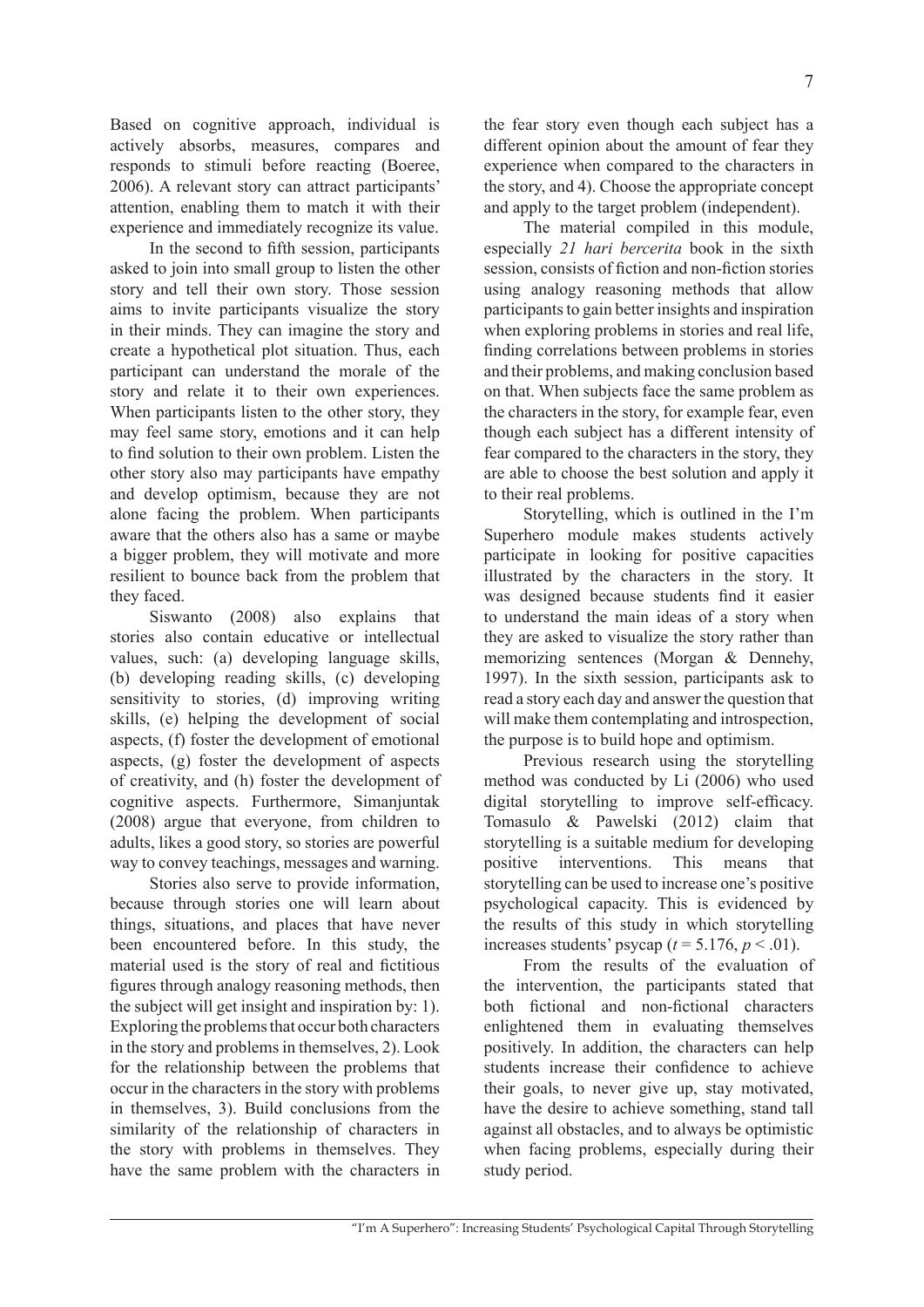Not any follow-up provided in the measurement of psycap after the post-test was done is a limitation of this study. Further research can be done by follow up measurement and outcomes measurement, like academic performances, and evaluated the story content in the module.

### **CONCLUSION**

Based on the findings, it can be concluded that storytelling using I'm Superhero module has a significant effect in improving student psycap. This program recommended to apply for first year college students to improve their psycap to facing the change from high school to university. Storytelling can be applied because it is an interactive method that can be used to regulate psychological aspects in various settings. Storytelling has good benefits because there is a process of constructive exchange of events experienced with different emotions that can lead to the process of creative learning.

#### **ACKNOWLEDGEMENT**

The author would like to thank LPPM Universitas Diponegoro, Semarang, Indonesia for funding this research.

#### **REFERENCES**

- Adlaf, E. M., Gliksman, L., Demers, A., & Newton-Taylor, B. (2001). The prevalence of elevated psychological distress among Canadian undergraduates: Findings from the 1998 Canadian campus survey. *Journal of American College Health, 50*(2), 67-72. doi:10.1080/07448480109596009.
- Ahmadi, A. (2009). *Sosiologi Pendidikan*. [Sociology of Education]. Jakarta: Rineka Cipta
- Andrews, D. H., Hull, T. D., & Donahue, J. A. (2009). Storytelling as an instructional method: Definitions and research questions. *Interdisciplinary Journal of Problem-Based Learning*, *3*(2), 6-23. doi:10.7771/1541-5015.1063.
- Avey, J. B. (2014). The left side of psychological capital new evidence on the antecedents of psycap. *Journal of Leadership &*

*Organizational Studies***,** *21*(2), 141-149. doi:10.1177%2F1548051813515516.

- Bandura, A. (1997). *Self efficacy: The exercise of control*. New York, NY: W. H. Freeman and Company.
- Boeree, G. (2006). *Dasar-dasar psikologi*. [The fundamental of psychology]. Yogyakarta: Prismasophie.
- Ceylan, N. O. (2016). Using short stories in reading skills class. *Procedia Social and Behavioral Sciences, 232*(2016), 311-315. doi:10.1016/j.sbspro.2016.10.027
- Djojodibroto, R. (2004). *Tradisi kehidupan akademik*. [Academic tradition]. Yogyakarta: Galang Press.
- East, L., Jackson, D., O'Brien, L., & Peters, K. (2010). Storytelling: An approach that can help to develop resilience. *Nurse Researcher, 17*(3), 17-25. doi:10.7748/ nr2010.04.17.3.17.c7742.
- Hendri, M. I., Rochayati, I., & Fahmi, M. (2015). Desain pengembangan aktivitas kemahasiswaan dengan pendekatan psychological capital dalam meningkatkan minat dan kemampuan berwirausaha mahasiswa Fakultas Ekonomi UNTAN. [Designing the development of student activities with a psychological capital approach in increasing the interest and entrepreneurial abilities of students of the Faculty of Economics UNTAN]. *Jurnal Ekonomi Bisnis dan Kewirausahaan*, *4*(2), 211-227. doi:10.26418/jebik.v4i2.12483.
- Holmes, K., Powel, S., Holmes, S., & Witt, E. (2007). Reader and book Characters: Does race matter. *The Journal of Educational Research*, *100*(5), 276-282. doi:10.3200/ JOER.100.5.276-282.
- Hossein, M. N. M., Manijeh, S., & Pasha, S. H. (2014). The relationship of psychological capital (hope, resiliency and self-efficacy) with the achievement goals and academic performance of the first-year student. *Curriculum planning knowledge & research in educational sciences*, *11*(13),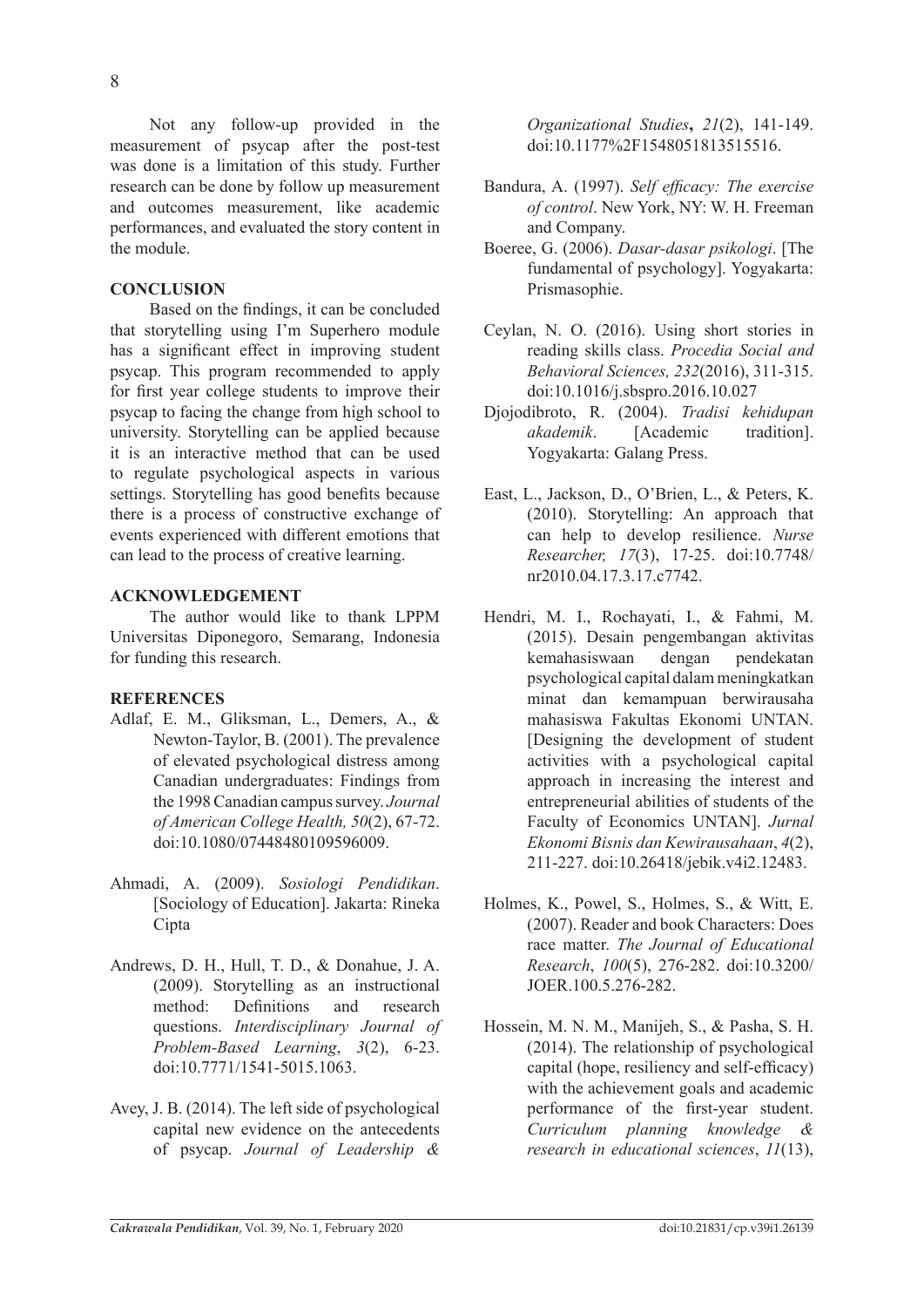- Isbell, R., Sobol, J., Lindauer, L., & Lowrance, A. (2004). The effects of storytelling and story reading on the oral language complexity and story comprehension of young children. *Early Childhood Education Journal,* 32(3), 157-163. doi:10.1023/B:ECEJ.0000048967.94189. a3.
- John, J. (2009). Study on the nature of impact of soft skills training programme on the soft skills development of management students. *Pacific Business Review, 24*, 19- 27. http://ssrn.com/abstract=1591331.
- Larson, M., & Luthans, F. (2006). Potential addes value of psychological capital in predicting work attitudes. *Journal of Leadership and Organizational Studies*, *13*(1), 45-62. doi:10.1177/107179190701 30010701.
- Lestari, I. (2012). Developing wordless picture book to improve the storytelling ability of 5 to 6 years old children. *Cakrawala Pendidikan*, *27*(1), 30-41. doi: 10.21831/ cp.v37i1.13303.
- Li, L. (2006). Digital storytelling: Self-efficacy and digital literacy. In T. Reeves & S. Yamashita (Eds.)*, Proceedings of e-learn: World conference on e-learning in corporate, government, healthcare, and higher education* (pp. 2159-2164). Honolulu, Hawaii, USA: Association for the Advancement of Computing in Education (AACE).
- Liwarto, I. H., & Kurniawan, A. (2015). Hubungan psycap dengan kinerja karyawan PT. X Bandung. [The relationship between psycap and employee performance in PT. X Bandung]. *Jurnal Manajemen*, *14*(2), 223-243. http://repository.maranatha. edu/20463/.
- Lopez, S. J., & Snyder, C. R. (Eds.). (2003). *Positive psychological assessment: A handbook of models & measures*. Washington, DC: American Psychological Association. doi:10.1037/10612-000.
- Luthans, B. C., Luthans, K. W., & Jensen, S. M. (2012). The impact of business school students' psychological capital on academic performance. *Journal of Education for Business*, *87*(5), 253-259. doi:10.1080/08832323.2011.609844.
- Luthans, F., Avey, J. B., & Patera, J. L. (2008). Experimental analysis of a web-based training intervention to develop positive psychological capital. *Academy of Management Learning & Education*, *7*(2), 209-221. doi:10.5465/ AMLE.2008.32712618.
- Luthans, F., Avey, J. B., Avolio, B. J., Norman, S. M., & Combs, G. M. (2006). Psychological capital development: Toward a microintervention. *Journal of Organizational Behaviour*, *27*(3), 387-393. doi:10.1002/ job.373.
- Luthans, F., Luthans, W. K., & Luthans, C. B. (2004). Positive psychological capital: Beyond human and social capital. *Business Horizon, 47*(1), 45-50. doi:10.1016/j. bushor.2003.11.007.
- Luthans, F., Youssef, C. M., & Avolio, B. J. (2007). *Psychological capital: Developing the human competitive edge*. Oxford, England: Oxford University Press. doi:10.1093/acp rof:oso/9780195187526.001.0001.
- Luthans, F., Vogelgesang, G.R., & Lester, P.B. (2006). Developing the psychological capital of resiliency. *Human Resources Development Review, 5*(1), 25-44. doi:10.1177/1534484305285335
- Masten, A. S., & Reed, M. J. (2002). Resiliency in development. In C. R. Snyder & S. Lopez (Eds.), *Handbook of positive psychology*. Oxford, England: Oxford University Press.
- Mokhtar, N. H., Halim, M. F. A., & Kamarulzaman, S. Z. S. (2011). The effectiveness of Storytelling in enhancing communicative skills. *Procedia Social and Behavioral Sciences, 18*(2011), 163- 169. doi:10.1016/j.sbspro.2011.05.024.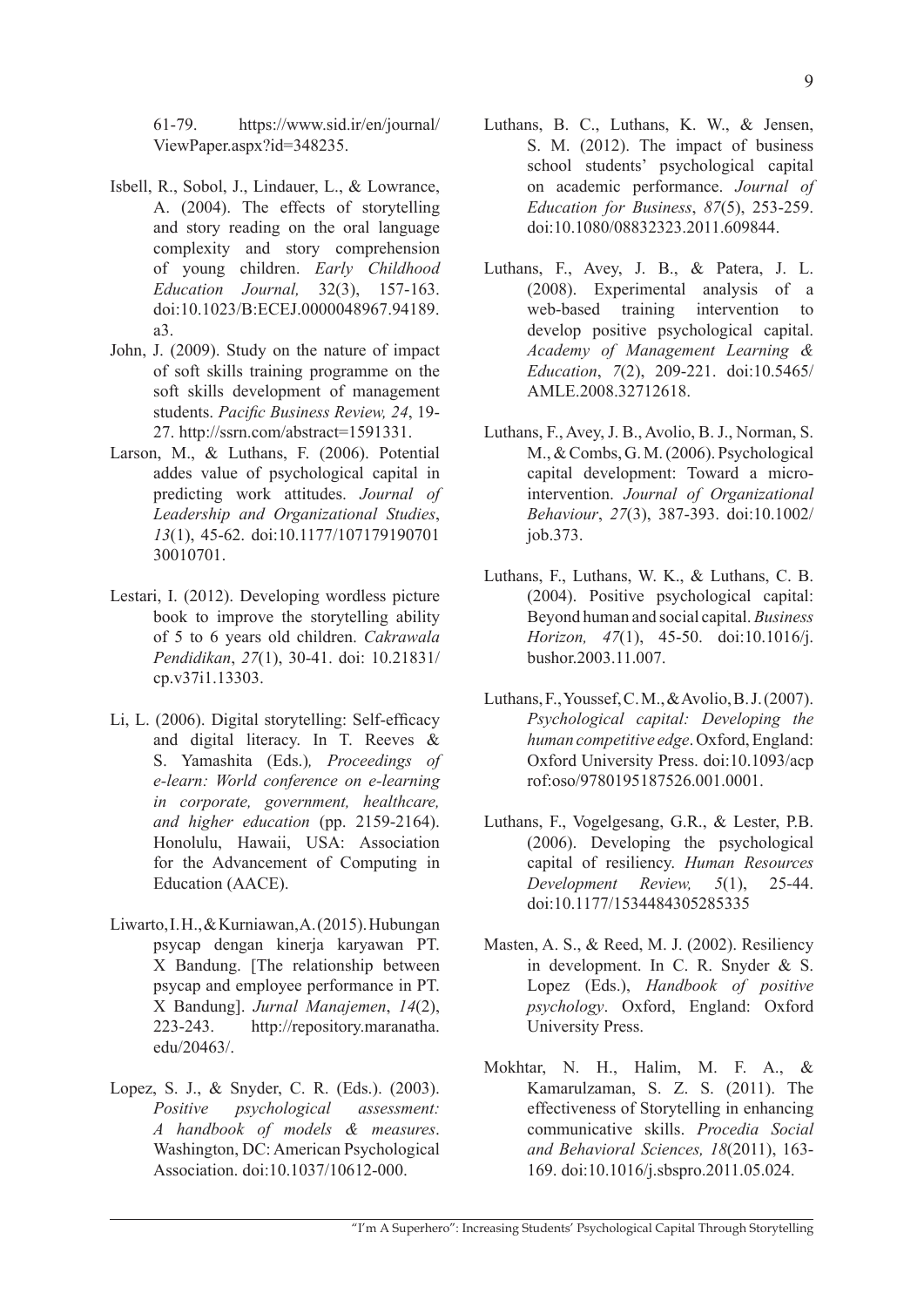- Morgan, S., & Dennehy, R. F. (1997). The power of organizational storytelling: A management development perspective. *Journal of Management Development, 16*(7), 494- 501. doi:10.1108/02621719710169585
- Mukhid. A. (2009). Self-efficacy (Perspektif teori kognitif sosial dan implikasinya terhadap pendidikan). [Self-efficacy (Perspectives on social cognitive theory and its implications for education)]. *Jurnal Tadris*, 108 (4).
- Pardjono, W., & Widodo, N. (2012). Pengembangan model pembelajaran soft skills dan hard skills untuk siswa SMK. [Development of soft skills and hard skills learning models for vocational students]. *Cakrawala Pendidikan*, *21*(3), 409-423. doi:10.21831/cp/v0i3.1139.
- Portzky, M., Wagnild, G., Bacquer, D., & Audenaerly, K. (2010). Psychometric evaluation of Dutch resilience scale on healthy participants: A confirmation of the association between age & resilience found with the Swedish version. *Scandinavian Journal of Caring Science, 24*(1), 86-92. doi:10.1111/j.1471-6712.2010.00841.x.
- Prihatsanti, U., Presetyo A. R., & Ratnaningsih, I. Z. (2016). *Storytelling untuk meningkatkan psychological capital mahasiswa.* [Improving university students' psychological capital through storytelling]. Unpublished report. Universitas Diponegoro, Semarang, Indonesia.
- Purnamasari, S. D. (2003). *Penerapan teknik story telling untuk meningkatkan kemampuan bermain peran pada pelajaran bahasa Indonesia: Penelitian tindakan kelas dilaksanakan pada siswa kelas V SDN 4 Cibodas Kecamatan Lembang Kabupaten Bandung Barat Tahun Ajaran 2012/2013.* [Application of storytelling techniques to improve role-playing skills in Indonesian language lessons: Classroom action research]. (Undergraduate Thesis, Universitas Pendidikan Indonesia). http:// repository.upi.edu/id/eprint/102.
- Ruggles, R. (2002). The role of stories in knowledge management. *Storytelling Foundation.* http://storytellingfoundation. com/articles/business/stories-km.htm.
- Russo, S. D., & Stoykova, P. (2015). Psychological capital intervention (PCI): A replication and extension. *Human Resource Development Quarterly*, *26*(3), 329-347. doi:10.1002/Hrdq.21212.
- Sarwar, F. & Rahman, S. A. (2017). Psychological capital, a unique resource to develop effective managers: relationship with creativity, achievement, motivation and stress. *Advanced Science Letters, 23*(9), 8598-8602. doi:10.1166/asl.2017.9936.
- Seligman, M. (1998). *Learned optimism*. New York, NY: Pocket Books.
- Seligman, M. E. P., Steen, T. A., Park, N., & Paterson, C. (2005). Positive psychology progress: Empirical validation of interventions. *American Psychologist*, *60*(5), 410-421. doi:10.1037/0003- 066X.60.5.410.
- Silangit, E. V., & Rosyid, H. F. (2014). Penggunaan storytelling untuk meningkatkan kesiapan untuk berubah pada karyawan. [Using storytelling to improve employee's readiness for change]. *Jurnal Intervensi Psikologi*, *6*(2), 193-212. doi:10.20885/ intervensipsikologi.vol6.iss2.art5.
- Simanjuntak, A. L. (2008). *Seni bercerita: Cara bercerita efektif.* [The art of storytelling: How to tell an effective story]. Jakarta: BPK Gunung Mulia.
- Siswanto, S. (2008). *Manajemen personalia*. [Personnel management]. Jakarta: PT. Danar Mulia Pustaka.
- Snyder, C. R., Irving, L., & Anderson, J. (1991). Hope and health: Measuring the will and the ways. In C.R. Snyder & D. R. Forsyth (Eds). *Handbook of social and clinical psychology* (pp. 285-305). Elmsford, NY: Pergamon.